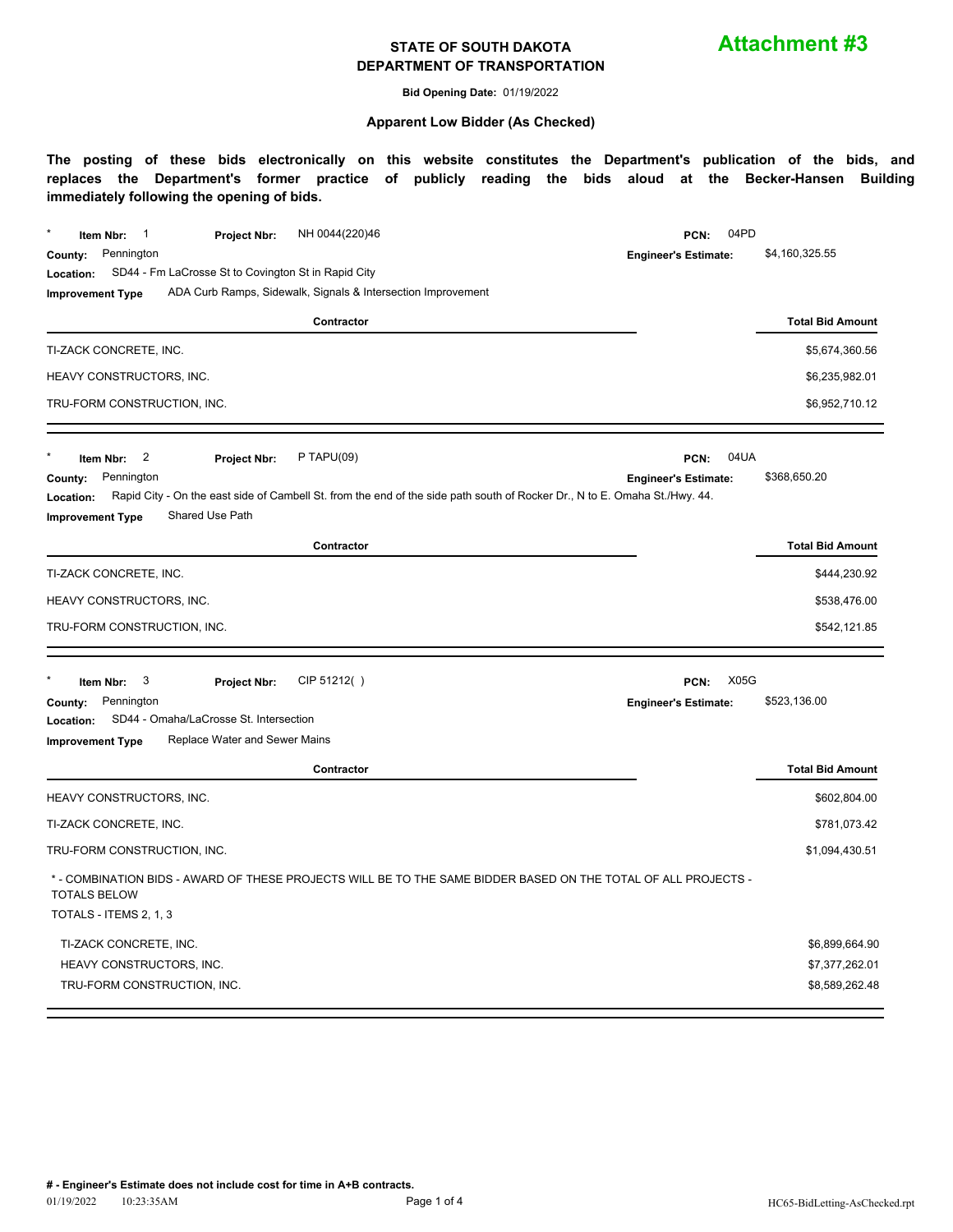**Attachment #3**

**Bid Opening Date:** 01/19/2022

#### **Apparent Low Bidder (As Checked)**

| Hand, Hyde<br>County:<br><b>Engineer's Estimate:</b><br>SD26 - Fm SD47 to SD45<br>Location:<br>Cold Milling, Asphalt Concrete Resurfacing, Pipe Work<br><b>Improvement Type</b> | 04X5                    |
|---------------------------------------------------------------------------------------------------------------------------------------------------------------------------------|-------------------------|
|                                                                                                                                                                                 | \$5,541,494.10          |
|                                                                                                                                                                                 |                         |
|                                                                                                                                                                                 |                         |
| Contractor                                                                                                                                                                      | <b>Total Bid Amount</b> |
| Anderson Western, Inc.                                                                                                                                                          | \$5,016,884.25          |
| BITUMINOUS PAVING, INC.                                                                                                                                                         | \$5,083,190.25          |
| CENTRAL SPECIALTIES, INC                                                                                                                                                        | \$5,550,273.06          |
| DUININCK, INC                                                                                                                                                                   | \$6,376,113.20          |
| $***$<br>069F<br>5<br>P 0047(119)157<br>Item Nbr:<br>Project Nbr:<br>PCN:                                                                                                       |                         |
| Faulk, Hyde<br>County:<br><b>Engineer's Estimate:</b>                                                                                                                           | \$4,425,443.20          |
| SD47 - Fm N of SD26 to the US212 E Jct<br>Location:                                                                                                                             |                         |
| Cold Milling Asphalt Concrete, Asphalt Concrete Resurfacing & Culvert Repairs<br><b>Improvement Type</b>                                                                        |                         |
| Contractor                                                                                                                                                                      | <b>Total Bid Amount</b> |
| BITUMINOUS PAVING, INC.                                                                                                                                                         | \$4,102,648.65          |
| Anderson Western, Inc.                                                                                                                                                          | \$4,153,979.12          |
| CENTRAL SPECIALTIES, INC                                                                                                                                                        | \$4,472,218.51          |
| DUININCK, INC                                                                                                                                                                   | \$5,023,652.15          |
| ** - COMBINATION BIDS - AWARD OF THESE PROJECTS WILL BE TO THE SAME BIDDER BASED ON THE TOTAL OF ALL PROJECTS -<br><b>TOTALS BELOW</b>                                          |                         |
|                                                                                                                                                                                 |                         |
| TOTALS - ITEMS 4, 5                                                                                                                                                             |                         |
| Anderson Western, Inc.                                                                                                                                                          | \$9,170,863.37          |
| BITUMINOUS PAVING, INC.                                                                                                                                                         | \$9,185,838.90          |
| CENTRAL SPECIALTIES, INC<br>DUININCK, INC                                                                                                                                       | \$10,022,491.57         |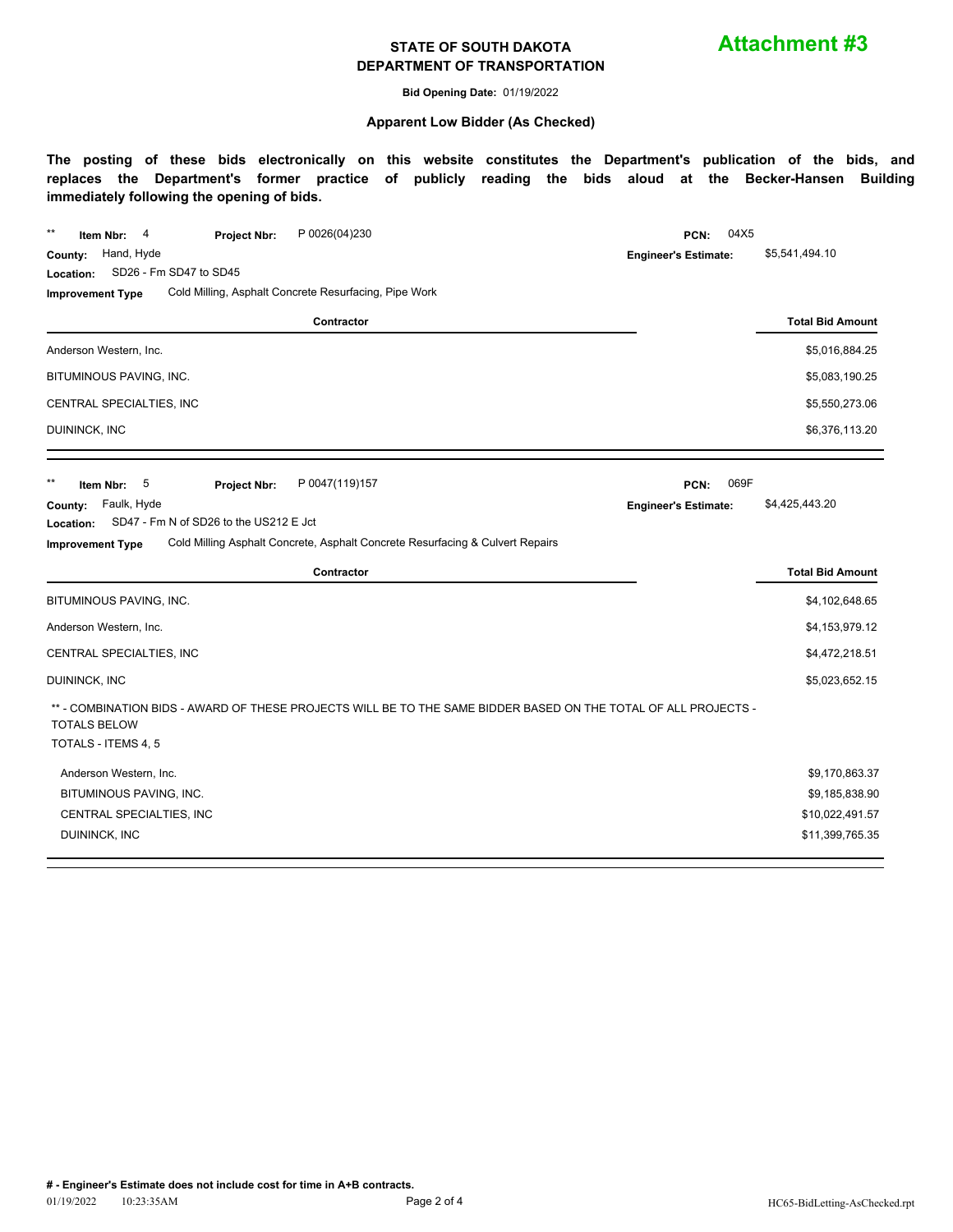**Attachment #3**

**Bid Opening Date:** 01/19/2022

#### **Apparent Low Bidder (As Checked)**

| 6<br>BRO 8051(17)<br>Item Nbr:<br><b>Project Nbr:</b>                                                                                                                                                                                                        | 08AD<br>PCN:                                |                         |
|--------------------------------------------------------------------------------------------------------------------------------------------------------------------------------------------------------------------------------------------------------------|---------------------------------------------|-------------------------|
| Moody<br>County:<br>Structure on Crescent St in Flandreau over the Big Sioux River (City Owned) SN 51-147-097<br>Location:                                                                                                                                   | <b>Engineer's Estimate:</b>                 | \$259,304.00            |
| <b>Structure Removal</b><br><b>Improvement Type</b>                                                                                                                                                                                                          |                                             |                         |
| Contractor                                                                                                                                                                                                                                                   |                                             | <b>Total Bid Amount</b> |
| Robert R. Schroeder Construction Inc.                                                                                                                                                                                                                        |                                             | \$375,747.00            |
| Prahm Construction, Inc.                                                                                                                                                                                                                                     |                                             | \$381,063.00            |
| Hollaway Bridge and Culvert, Inc                                                                                                                                                                                                                             |                                             | \$532,377.40            |
| Journey Group Companies                                                                                                                                                                                                                                      |                                             | \$843,747.00            |
| Grangaard Construction Inc                                                                                                                                                                                                                                   |                                             | \$927,254.00            |
| Nolz Dragline and Construction Company, Inc.                                                                                                                                                                                                                 |                                             | \$1,490,199.34          |
| 7<br>BRF 6337(00)19-1<br>Item Nbr:<br><b>Project Nbr:</b><br>Moody<br>County:<br>Structure 9 N of Egan on 478th Ave over the Big Sioux River SN 51-120-044<br>Location:<br>Structure (245' Prestressed Girder) & Approach Grading<br><b>Improvement Type</b> | 076A<br>PCN:<br><b>Engineer's Estimate:</b> | \$2,637,362.25          |
|                                                                                                                                                                                                                                                              |                                             |                         |
| Contractor                                                                                                                                                                                                                                                   |                                             | <b>Total Bid Amount</b> |
| Robert R. Schroeder Construction Inc.                                                                                                                                                                                                                        |                                             | \$2,406,846.03          |
| Grangaard Construction Inc                                                                                                                                                                                                                                   |                                             | \$2,584,614.10          |
| INDUSTRIAL BUILDERS, INC                                                                                                                                                                                                                                     |                                             | \$3,869,995.24          |
| 8<br>NH 0212(190)39<br>Item Nbr:<br>Project Nbr:                                                                                                                                                                                                             | 068V<br>PCN:                                |                         |
| Butte, Meade<br>County:<br>US 212 - Newell to Maurine<br>Location:<br>Cold Milling, Asphalt Concrete Resurfacing, Pipe Work, Guardrail Upgrades<br><b>Improvement Type</b>                                                                                   | <b>Engineer's Estimate:</b>                 | \$16,553,485.92         |
| Contractor                                                                                                                                                                                                                                                   |                                             | <b>Total Bid Amount</b> |
| Anderson Western, Inc.                                                                                                                                                                                                                                       |                                             | \$15,300,573.23         |
| BORDER STATES PAVING, INC.                                                                                                                                                                                                                                   |                                             | \$16,069,292.64         |
| CENTRAL SPECIALTIES, INC                                                                                                                                                                                                                                     |                                             | \$17,114,651.48         |
| BITUMINOUS PAVING, INC.                                                                                                                                                                                                                                      |                                             | \$17,217,758.44         |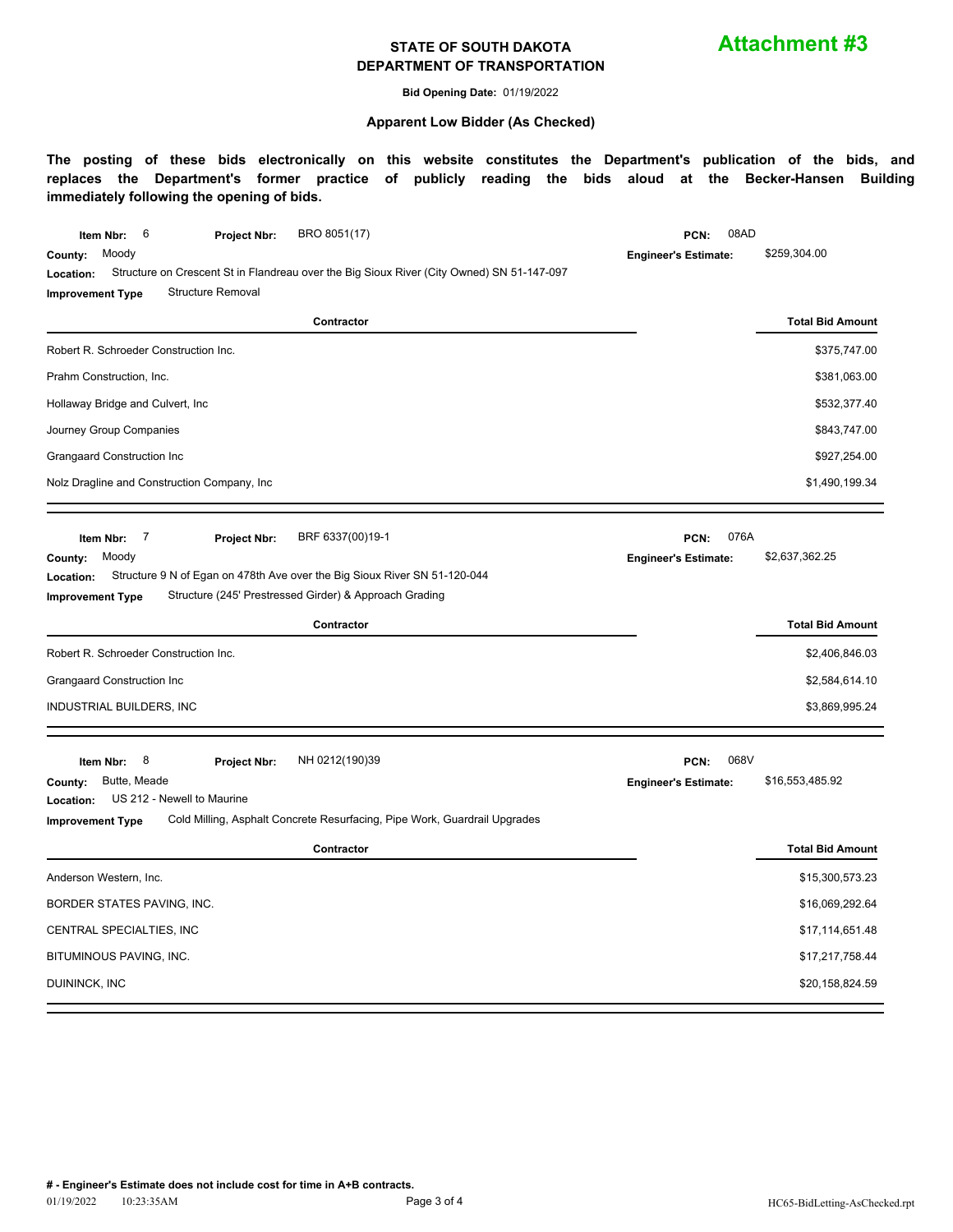**Attachment #3**

**Bid Opening Date:** 01/19/2022

#### **Apparent Low Bidder (As Checked)**

| NH 0037(159)105<br>9<br>Item Nbr:<br><b>Project Nbr:</b>                                                           | 06PD<br>PCN:                |                         |  |  |  |  |
|--------------------------------------------------------------------------------------------------------------------|-----------------------------|-------------------------|--|--|--|--|
| Sanborn<br>County:                                                                                                 | <b>Engineer's Estimate:</b> | \$12,718,469.55         |  |  |  |  |
| SD37 - NBL & SBL, Fm the W Jct of SD34 to S of SD224<br>Location:                                                  |                             |                         |  |  |  |  |
| Cold Milling, Rubilize existing PCC, Edge Drains, Asphalt Concrete Surfacing, Pipe Work<br><b>Improvement Type</b> |                             |                         |  |  |  |  |
| Contractor                                                                                                         |                             | <b>Total Bid Amount</b> |  |  |  |  |
| BITUMINOUS PAVING, INC.                                                                                            |                             | \$12,314,959.15         |  |  |  |  |
| DUININCK, INC                                                                                                      |                             | \$12,352,061.98         |  |  |  |  |
| Asphalt Paving & Materials Company                                                                                 |                             | \$12,548,520.31         |  |  |  |  |
| CENTRAL SPECIALTIES, INC                                                                                           |                             | \$12,760,252.78         |  |  |  |  |
|                                                                                                                    |                             |                         |  |  |  |  |
| NH 0016(89)41<br>10<br>Item Nbr:<br>Project Nbr:                                                                   | 060L<br>PCN:                |                         |  |  |  |  |
| Pennington<br>County:                                                                                              | <b>Engineer's Estimate:</b> | \$85,803.60             |  |  |  |  |
| US16 - 0.1 E of US16/US16B Intersection on Spring Creek<br>Location:                                               |                             |                         |  |  |  |  |
| <b>Bank Stabilization</b><br><b>Improvement Type</b>                                                               |                             |                         |  |  |  |  |
| Contractor                                                                                                         |                             | <b>Total Bid Amount</b> |  |  |  |  |
| Mainline Contracting Inc                                                                                           |                             | \$73,707.90             |  |  |  |  |
| Precision Grading LLC                                                                                              |                             | \$110,399.10            |  |  |  |  |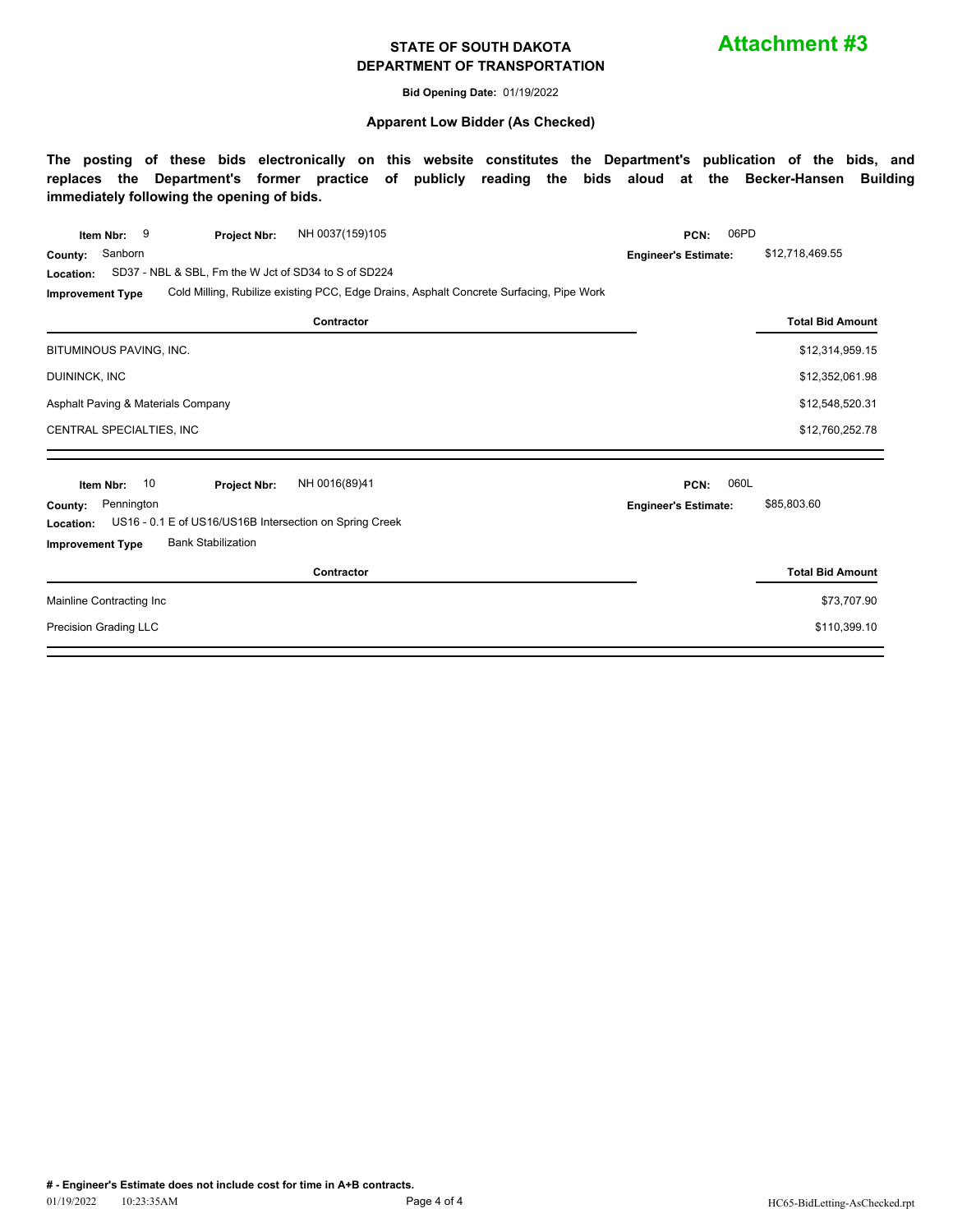#### **SOUTH DAKOTA DEPARTMENT OF TRANSPORTATION**

## **PIERRE, SOUTH DAKOTA**

## **PRELIMINARY**

## **LOW BIDDER 01/19/2022 LETTING**

| <b>PROJECT</b><br><b>NUMBER</b>      | <b>COUNTY</b>   | <b>TYPE</b>                                                                                                    | <b>LENGTH</b> | ROUTE AND<br><b>LOCATION</b>                                                                                                             | <b>CONTRACT</b><br>TIME | <b>ENGINEERS</b><br><b>ESTIMATE</b> | LOW BID        | <b>BID OVER OR</b><br>UNDER EST | OVER OR<br><b>UNDER</b> | LOW BIDDER AND<br><b>ADDRESS</b>                               | CONTRACTING<br><b>PARTY</b> |
|--------------------------------------|-----------------|----------------------------------------------------------------------------------------------------------------|---------------|------------------------------------------------------------------------------------------------------------------------------------------|-------------------------|-------------------------------------|----------------|---------------------------------|-------------------------|----------------------------------------------------------------|-----------------------------|
| * 1 04PD<br><b>NH</b><br>0044(220)46 |                 | ADA Curb Ramps,<br>Sidewalk, Signals<br>& Intersection<br>Pennington Improvement                               |               | SD44 - Fm<br>LaCrosse St to<br>Covington St in<br>3.509 Rapid City                                                                       | 08/04/2023              | \$4,160,325.55                      | \$5,674,360.56 | \$1,514,035.01                  | 36.4% MN                | TI-ZACK CONCRETE,<br>LE CENTER,<br>INC.                        | <b>SDDOT</b>                |
| * 2 04UA<br>$P$ TAPU(09)             |                 | Pennington Shared Use Path                                                                                     | 0.444         | Rapid City - On the<br>east side of<br>Cambell St. from<br>the end of the side<br>path south of<br>Rocker Dr., N to E.<br>Omaha St./Hwy. | 11/18/2022              | \$368,650.20                        | \$444,230.92   | \$75,580.72                     | 20.5% MN                | TI-ZACK CONCRETE,<br>INC. LE CENTER,                           | <b>SDDOT</b>                |
| 3 X05G<br>CIP 51212()                |                 | Replace Water<br>Pennington and Sewer Mains                                                                    |               | SD44 -<br>Omaha/LaCrosse<br>St. Intersection                                                                                             | 08/04/2023              | \$523,136.00                        | \$781.073.42   | \$257,937.42                    | 49.3% MN                | <b>TI-ZACK CONCRETE,</b><br>LE CENTER,<br>INC.                 |                             |
| ** 4 04X5<br>0026(04)230             | P Hand,<br>Hyde | Cold Milling,<br><b>Asphalt Concrete</b><br>Resurfacing, Pipe<br>Work                                          |               | SD26 - Fm SD47<br>22.735 to SD45                                                                                                         | 10/29/2022              | \$5,541,494.10                      | \$5,016,884.25 | -\$524,609.85                   |                         | Anderson Western, Inc.<br>-9.5% Bismarck, ND                   | <b>SDDOT</b>                |
| ** 5 069F<br>0047(119)157 Hyde       | P Faulk,        | <b>Cold Milling</b><br>Asphalt Concrete,<br><b>Asphalt Concrete</b><br>Resurfacing &<br><b>Culvert Repairs</b> |               | SD47 - Fm N of<br>SD <sub>26</sub> to the<br>16.112 US212 E Jct                                                                          | 10/29/2022              | \$4,425,443.20                      | \$4,153,979.12 | $-$271,464.08$                  |                         | Anderson Western, Inc.<br>-6.1% Bismarck, ND                   | <b>SDDOT</b>                |
| 6 08AD<br><b>BRO</b><br>8051(17)     | Moody           | <b>Structure</b><br>Removal                                                                                    |               | Structure on<br>Crescent St in<br>Flandreau over the<br><b>Big Sioux River</b><br>(City Owned) SN<br>51-147-097                          | 09/30/2022              | \$259,304.00                        | \$375,747.00   | \$116,443.00                    |                         | Robert R. Schroeder<br>Construction Inc.<br>44.9% Glenwood, MN | <b>SDDOT</b>                |